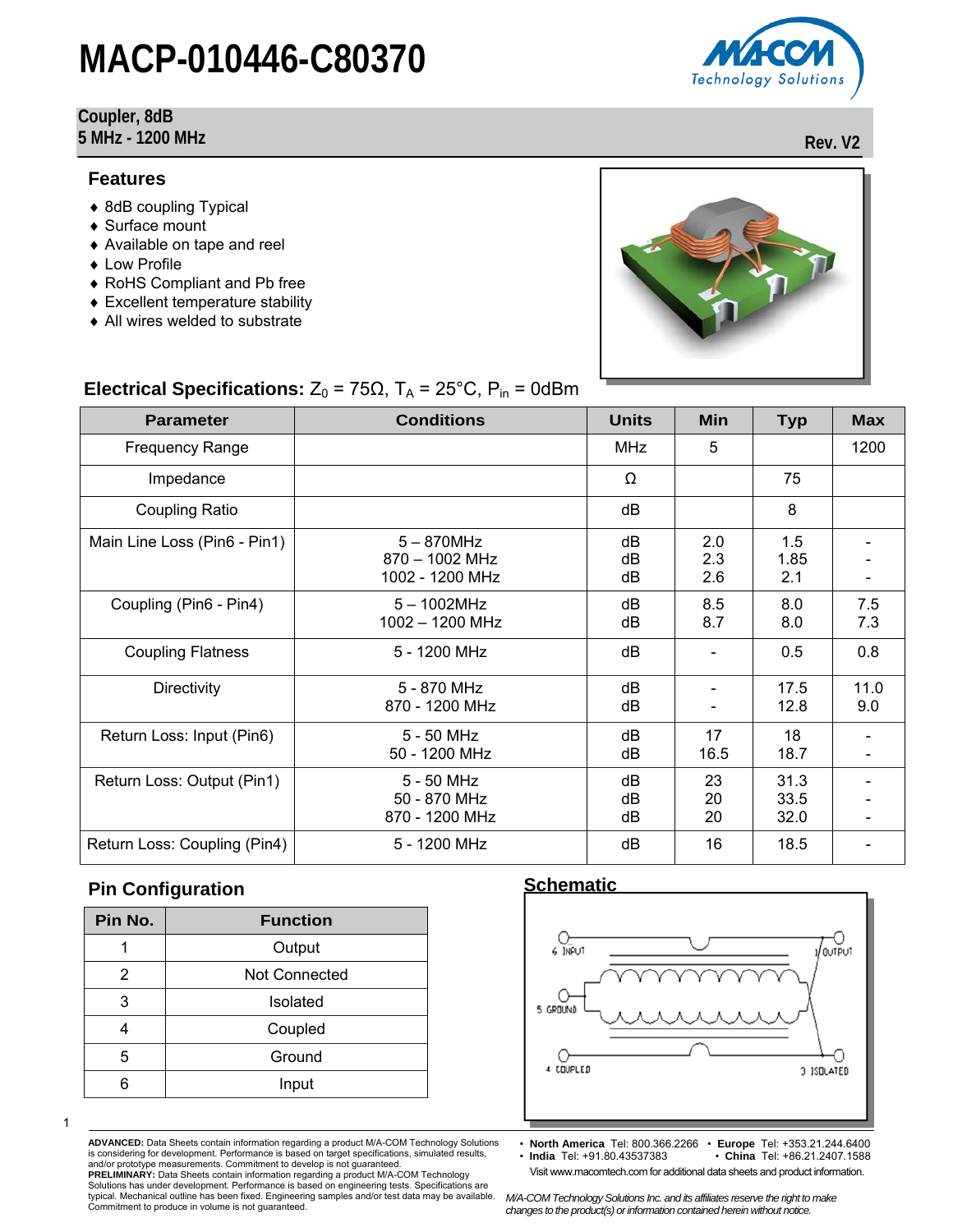

#### **Coupler, 8dB 5 MHz - 1200 MHz Rev. V2**



2

**ADVANCED:** Data Sheets contain information regarding a product M/A-COM Technology Solutions is considering for development. Performance is based on target specifications, simulated results, and/or prototype measurements. Commitment to develop is not guaranteed. **PRELIMINARY:** Data Sheets contain information regarding a product M/A-COM Technology

Solutions has under development. Performance is based on engineering tests. Specifications are typical. Mechanical outline has been fixed. Engineering samples and/or test data may be available. Commitment to produce in volume is not guaranteed.

• **North America** Tel: 800.366.2266 • **Europe** Tel: +353.21.244.6400 • **India** Tel: +91.80.43537383 • **China** Tel: +86.21.2407.1588

Visit www.macomtech.com for additional data sheets and product information.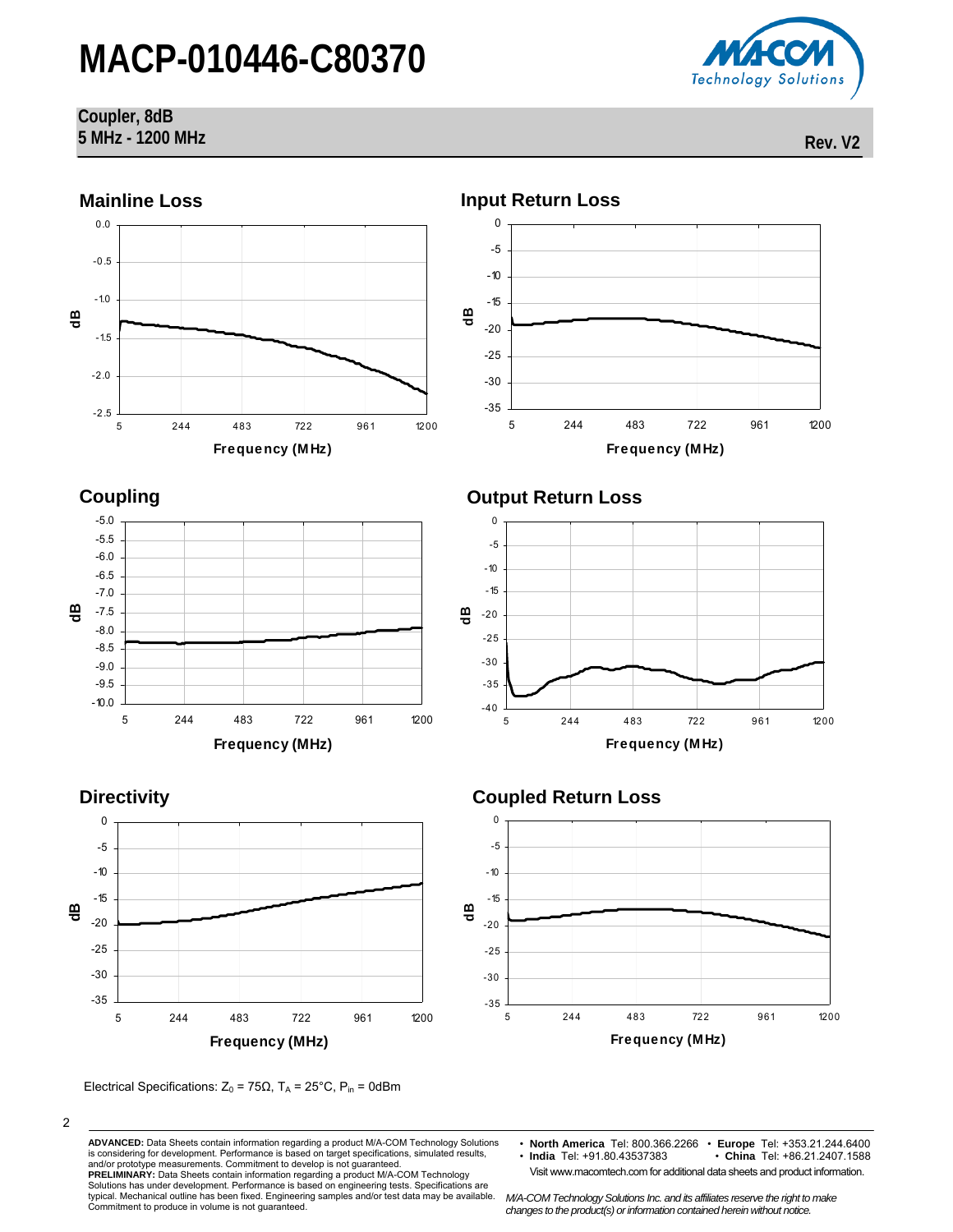### **Coupler, 8dB**

**5 MHz - 1200 MHz Rev. V2** 

#### **Outline Drawing**



1. Dimensions in mm.<br>2. Tolerance: ±0.2mm

3

- Tolerance: ±0.2mm unless otherwise noted.
- 3. Model number and lot code printed on reel.
- 4. Plating finish: ENIG on both sides, 0.05 to 0.1 µm gold over 3 to 6 µm nickel



### **Recommended Footprint**

**ADVANCED:** Data Sheets contain information regarding a product M/A-COM Technology Solutions is considering for development. Performance is based on target specifications, simulated results, and/or prototype measurements. Commitment to develop is not guaranteed. **PRELIMINARY:** Data Sheets contain information regarding a product M/A-COM Technology

• **North America** Tel: 800.366.2266 • **Europe** Tel: +353.21.244.6400 • **India** Tel: +91.80.43537383 • **China** Tel: +86.21.2407.1588 Visit www.macomtech.com for additional data sheets and product information.

Solutions has under development. Performance is based on engineering tests. Specifications are typical. Mechanical outline has been fixed. Engineering samples and/or test data may be available. Commitment to produce in volume is not guaranteed.